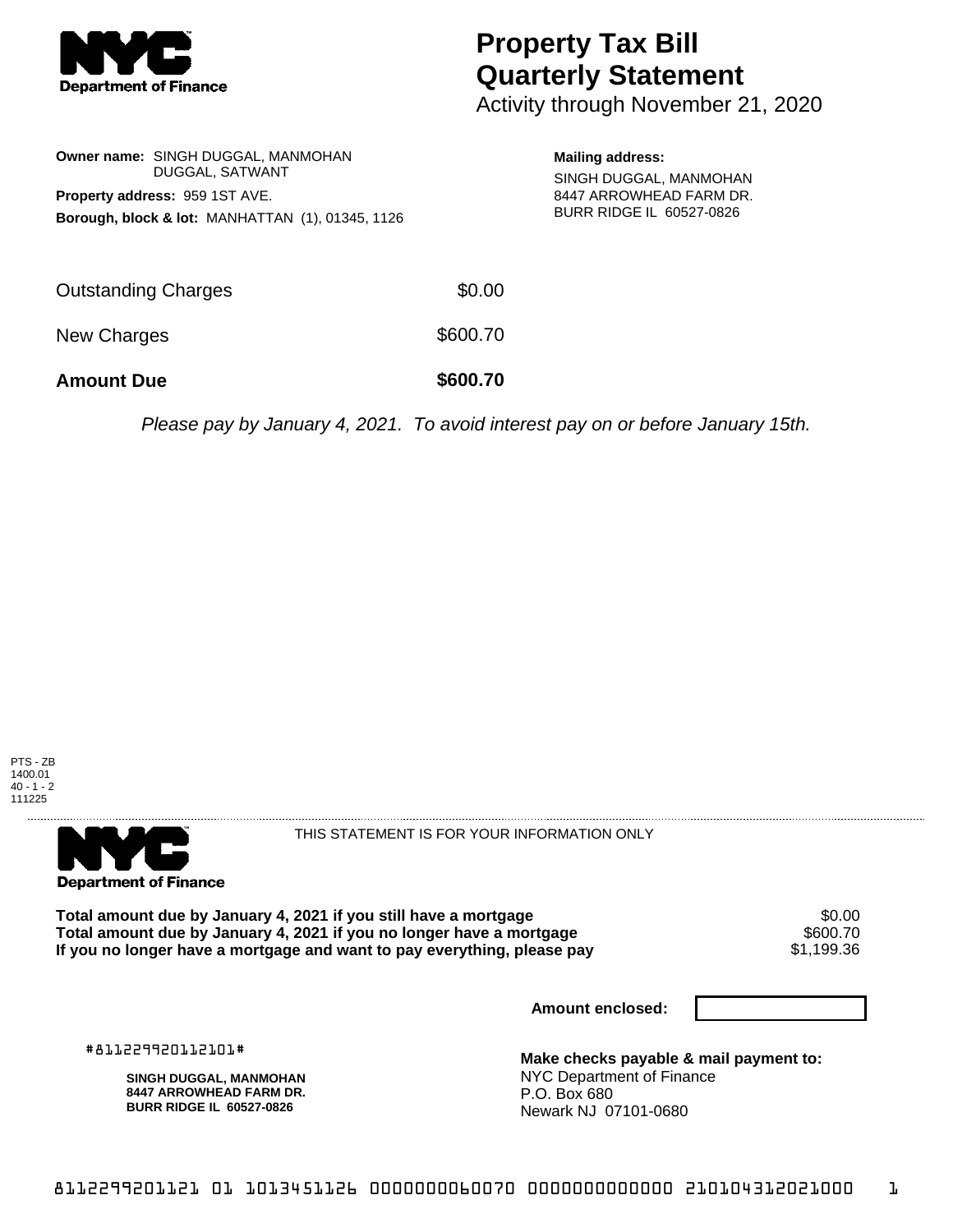

| <b>Billing Summary</b>                                                     | <b>Activity Date Due Date</b>           | Amount       |
|----------------------------------------------------------------------------|-----------------------------------------|--------------|
| Outstanding charges including interest and payments                        |                                         | \$0.00       |
| <b>Finance-Property Tax</b>                                                | 01/01/2021                              | \$621.22     |
| <b>Adopted Tax Rate</b>                                                    |                                         | $$-20.52$    |
| <b>Total amount due</b>                                                    |                                         | \$600.70     |
| <b>Tax Year Charges Remaining</b>                                          | <b>Activity Date</b><br><b>Due Date</b> | Amount       |
| Finance-Property Tax                                                       | 04/01/2021                              | \$621.22     |
| <b>Adopted Tax Rate</b>                                                    |                                         | $$-20.52$    |
| Total tax year charges remaining                                           |                                         | \$600.70     |
| If you pay everything you owe by January 4, 2021, you would save:          | \$2.04                                  |              |
| How We Calculated Your Property Tax For July 1, 2020 Through June 30, 2021 |                                         |              |
|                                                                            | Overall                                 |              |
| Tax class 2 - Residential More Than 10 Units                               | <b>Tax Rate</b>                         |              |
| Original tax rate billed                                                   | 12.4730%                                |              |
| New Tax rate                                                               | 12.2670%                                |              |
| <b>Estimated Market Value \$552,087</b>                                    |                                         |              |
|                                                                            |                                         | <b>Taxes</b> |
| <b>Billable Assessed Value</b>                                             | \$243,311                               |              |
| 421a                                                                       | $-223,389.00$                           |              |
| <b>Taxable Value</b>                                                       | \$19,922 x 12.2670%                     |              |
| <b>Tax Before Abatements and STAR</b>                                      | \$2,443.84                              | \$2,443.84   |
| Annual property tax                                                        |                                         | \$2,443.84   |
| Original property tax billed in June 2020                                  |                                         | \$2,484.88   |
| <b>Change In Property Tax Bill Based On New Tax Rate</b>                   | $$-41.04$                               |              |

**NEW LAW:** To learn about Local Law 147, which requires residential buildings with three or more units to create a policy on smoking and share it with current and prospective tenants, visit www.nyc.gov/health/tobaccocontrol.

Please call 311 to speak to a representative to make a property tax payment by telephone.

## **Home banking payment instructions:**

- 1. **Log** into your bank or online bill pay website.
- 2. **Add** the new payee: NYC DOF Property Tax. Enter your account number, which is your boro, block and lot, as it appears here: 1-01345-1126 . You may also need to enter the address for the Department of Finance. The address is P.O. Box 680, Newark NJ 07101-0680.
- 3. **Schedule** your online payment using your checking or savings account.

## **Did Your Mailing Address Change?**

If so, please visit us at **nyc.gov/changemailingaddress** or call **311.**

When you provide a check as payment, you authorize us either to use information from your check to make a one-time electronic fund transfer from your account or to process the payment as a check transaction.